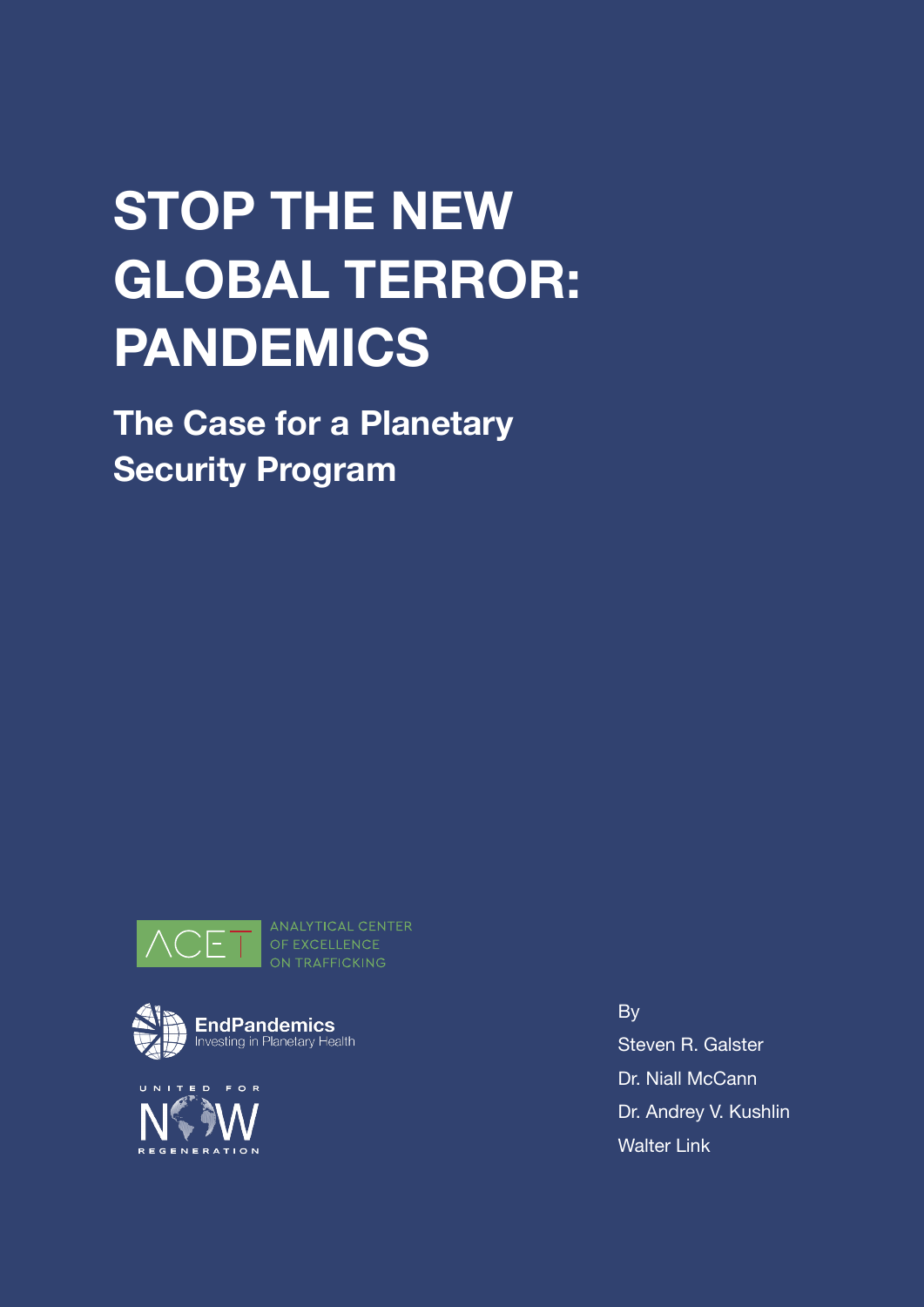





### **About the authors**

**STEVEN R. GALSTER** is Founder of Freeland [\(www.freeland.org](http://www.freeland.org)), a counter trafficking organization, and Co-Chair of the EndPandemics campaign (endpandemics.earth).

**DR. NIALL MCCANN** is Director of Conservation at National Park Rescue and Co-Chair of the EndPandemics campaign.

**DR. ANDREY V. KUSHLIN** is Senior Adviser at Transparent World and Co-Chair of the EndPandemics campaign.

**WALTER LINK** is a member of the Vatican's Covid-19 Commission and leads NOW Partner (www.now.partners) and United for Regeneration (www. united4regeneration.global)

The authors wish to thank **RICARDO FORRESTER** who provided research support, and **LUXANA KIRATIBHONGSE** who designed this report.

Copyright ACET, 2021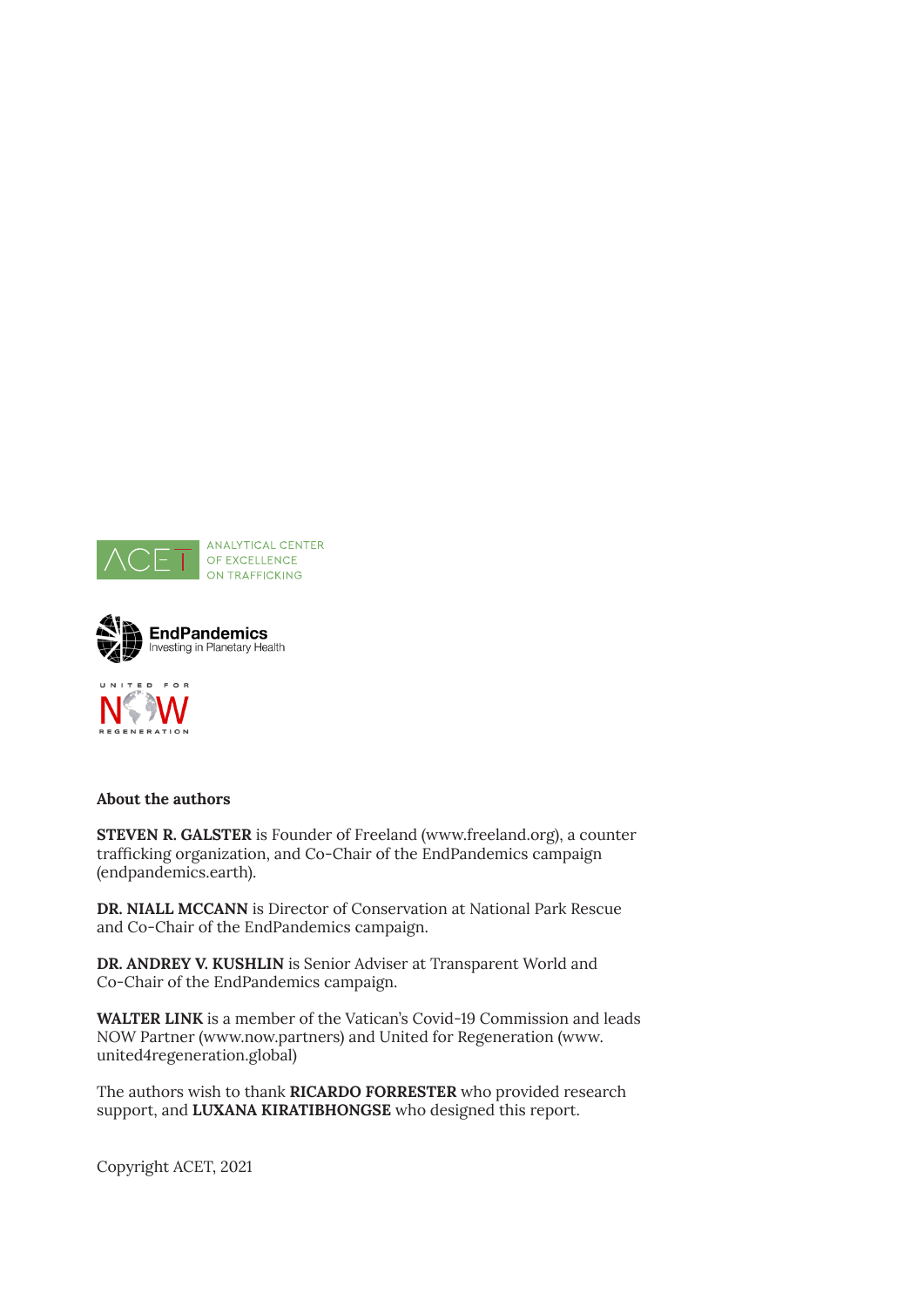# **STOP THE NEW GLOBAL TERROR: PANDEMICS**

## **The Case for a Planetary Security Program**

*It's time to re-examine the most pressing threats to our planet and how governments plan, and spend our money, to stop them.*

*Pandemics now pose the single biggest threat to national and international security. And yet there is no clear plan to stop them.* Later this month, in Rome, Italy, leaders of the world's 20 wealthiest nations will reconvene to address global priorities under the banner "People, Planet, Prosperity." High on this year's G20 agenda is improving COVID-19 vaccine rollout to lower-income countries, and improving preparedness for future outbreaks. This is of course badly needed. But it is equally important to take a step further and examine the root caused of zoonotic outbreaks in order to prevent new, potentially more destructive ones from happening in the first place, sparing us from undergoing entirely new inoculation and recovery efforts all over again.

It's time to re-examine the most pressing threats to our planet and how governments plan, and spend our money, to stop them.

During the current pandemic, G20 nations have spent over \$3 trillion dollars to defend their borders and citizens from "adversarial threats", including terrorism. That phenomenal spend, however, did not prevent 237 million people from getting sick, 4.8 million from dying, and a significant portion of the world's businesses from being harmed or destroyed – all in 21 months. And the deadly COVID clock keeps ticking.

COVID-19 has inflicted more damage on our planet than any terrorist organization could dream of. Pandemics now pose the single biggest threat to national and international security. And yet there is no clear plan to stop them.

Such a plan would have to unite the fragmented, sometimes competing national security agendas, and link them to environmental and food security, to form a whole-of-planet approach that achieves *global* security and prosperity.

Pandemic mitigation plans are currently delegated to the health community. Emerging infectious disease experts drive discussions on how to prepare for, and scale down virus outbreaks. Environmental and agricultural experts are starting to be engaged more because the virus that causes COVID-19, like many previous pandemics, is assumed to be of animal origin. The rapid rate of species and habitat loss, the extensive wildlife trade, industrial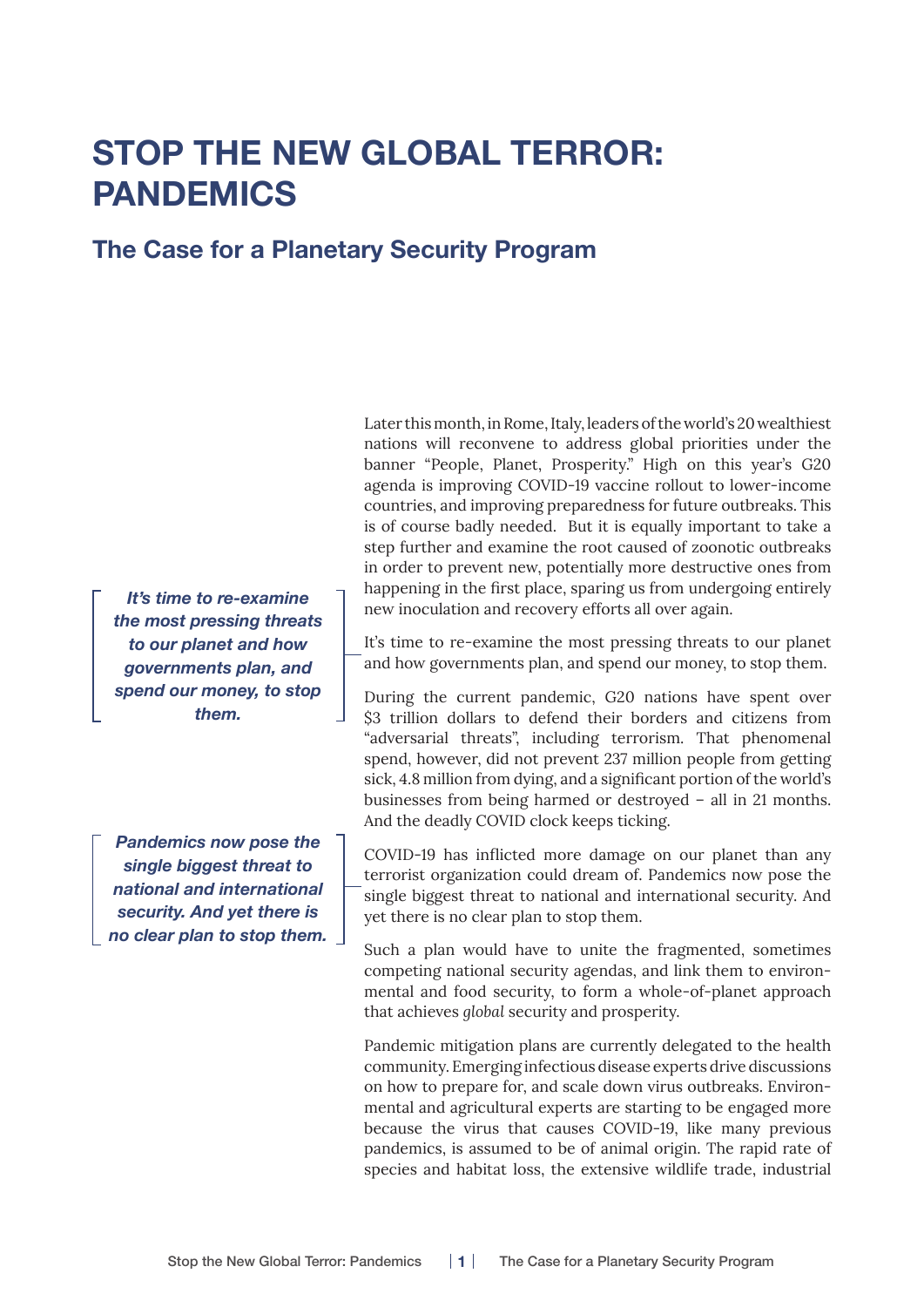factory farming, and the proliferation of wildlife farms, are all coming under closer scrutiny as factors that increase the risk of new pathogen outbreaks.

Given the complex drivers of pandemics, the WHO and other UN bodies (FAO, OIE, UNEP) are advising world leaders to adopt a policy approach called "One Health", which envisions health, environment and agricultural sectors merging efforts to simultaneously protect people, animals and ecosystems, recognizing that they are all interconnected. The United States and Europe seem to be listening as they are ramping up funding through the development community to launch One Health systems in earnest. Corporations are taking up this language, for example in Danone's vision that is entitled: "One Planet One Health".

But a new pandemic will strike before One Health takes root if we leave this critical mission solely in the hands of the health and development communities and fail to properly resource the effort. Pandemics are a global threat, and we need a global security response to tackle them.

We need to repurpose our well-funded national security programs and link them to environmental, agricultural, and development programs to scale pandemic prevention efforts. Otherwise, millions more people will suffer and die from preventable virus transmissions, while well-funded militaries continue tracking Islamic insurgents and "enemy" planes and submarines. It's like installing an expensive security system around your home while it rots from within from termites. Deadly viruses are the new global terror. It's time to break down the walls between nations and agencies to make One Health the top international security priority.

COVID-19 and 9/11 have a lot in common. In both cases, there was ample intelligence indicating a major threat was imminent. In both cases, the community tracking the threat was fragmented and had no common focal point to report to. With 9/11, it was the CIA, FBI, Pentagon, as well as some state authorities that detected signs of a terrorist plot, but their suspicions did not ring alarms at a common control switch. Similarly, for years, disease and wildlife experts warned of a new and disastrous zoonotic outbreak if relentless agricultural expansion and the wildlife trade continued unabated.

As a result of 9/11, the US government created Homeland Security, which brought several agencies under one roof to prevent intelligence from getting stuck in silos and to improve analysis. Other agencies were mandated to pitch in with data sharing and personnel. It's called the "whole-of-government" approach. The same needs to happen with pandemic prevention, but on a global scale. COVID-19 was a dirty bomb that hit the entire world. G20 leaders need to create a unified Planetary Security Program that pools intelligence and resources, and merges virus defense

*It's time to break down the walls between nations and agencies to make One Health the top international security priority.*

*COVID-19 and 9/11 have a lot in common. In both cases, there was ample intelligence indicating a major threat wasimminent. In both cases, the community tracking the threat was fragmented and had no common focal point to report to.*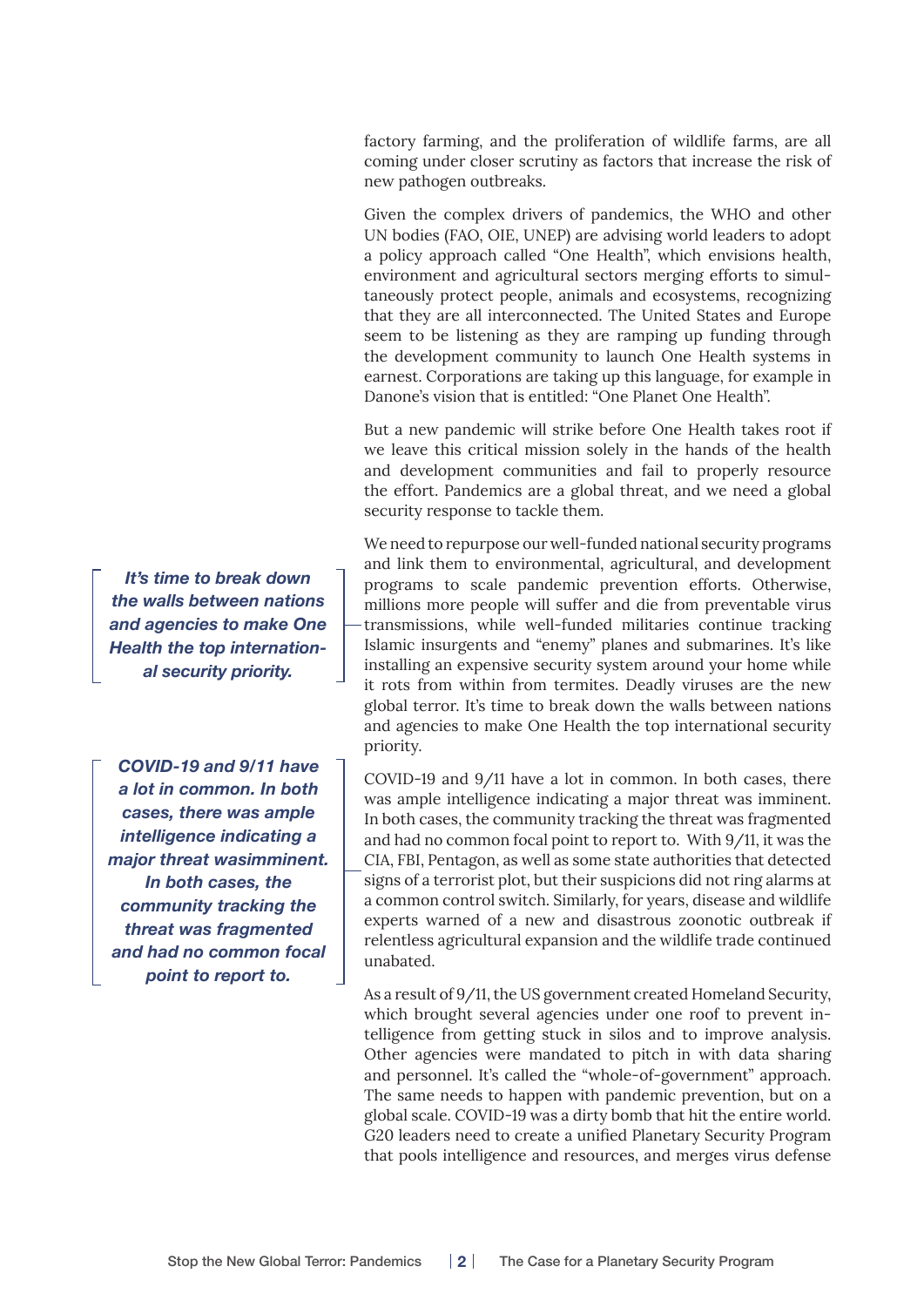*We need a "whole-ofplanet approach."* 

*Destruction of habitat – usually for industrial agriculture – is not only allowed, it is promoted across the world in the name of economic development and hunger mitigation. This is in spite of its negative impact on climate change and biodiversity, and the obvious benefits of regenerative agriculture, which produces healthier food and sustains, rather than clears, natural landscapes.* 

efforts before a bigger viral bomb explodes.

We need a "whole-of-planet approach."

Whether COVID-19 emerged from a wild animal market, a wild and exotic animal farm, or a lab experimenting on wild animals, the virus jumped from an animal to a person, so it is zoonotic. We know from previous zoonotic outbreaks – HIV, Ebola, SARS, MERS, Bird Flu, Spanish Flu, the Plague, Leprosy, and others – what drives these outbreaks. Commercial trade in wild animals (including for medical laboratories) and the destruction of wild habitat puts high-risk species in close contact with human communities, where they can shed viruses to people or domesticated animals that have no immunity. It's called "spillover".

But our planet has paid scant attention to, and money on, addressing spillover sources. The multi-billion dollar illegal trade in wild animals is a problem left largely to environmental agencies, with modest law enforcement backing and pitifully small budgets, supplemented by the occasional small NGO grant. The legal trade, which dwarfs and masks the illegal trade, is governed by some of the same environmental agencies, together with agricultural agencies, which have little or no oversight over public health considerations.

Destruction of habitat – usually for industrial agriculture – is not only allowed, it is promoted across the world in the name of economic development and hunger mitigation. This is in spite of its negative impact on climate change and biodiversity, and the obvious benefits of regenerative agriculture, which produces healthier food and sustains, rather than clears, natural landscapes.

One Health is indeed the best strategy for a multi-sector, global approach to prevent more COVID-like outbreaks, but it needs muscle and leadership. We need health, environment and agriculture experts on board, working together to guide a pandemic prevention strategy. But their organizations are not structured or budgeted to steer an emergency global effort, nor will they collaborate as intensively as needed without adequate resources and a high-level directive. Like 9/11, international emergencies demand a unified, emergency response that is interagency, international, public-private, and financially sustained.

Such an ask will seem daunting and even confusing to some leaders and legislators, who remain fixated on preparedness for the next outbreak to avoid another public health disaster. While preparedness is critical, it's not enough. Once a new virus is unleashed, it is very difficult to contain even with the best of pathogen surveillance systems. And current vaccines won't work against new strains and new diseases. We need to stop treating zoonotic outbreaks like unavoidable natural disasters. We need to go beyond bracing for impact to preventing ignition of catastrophes.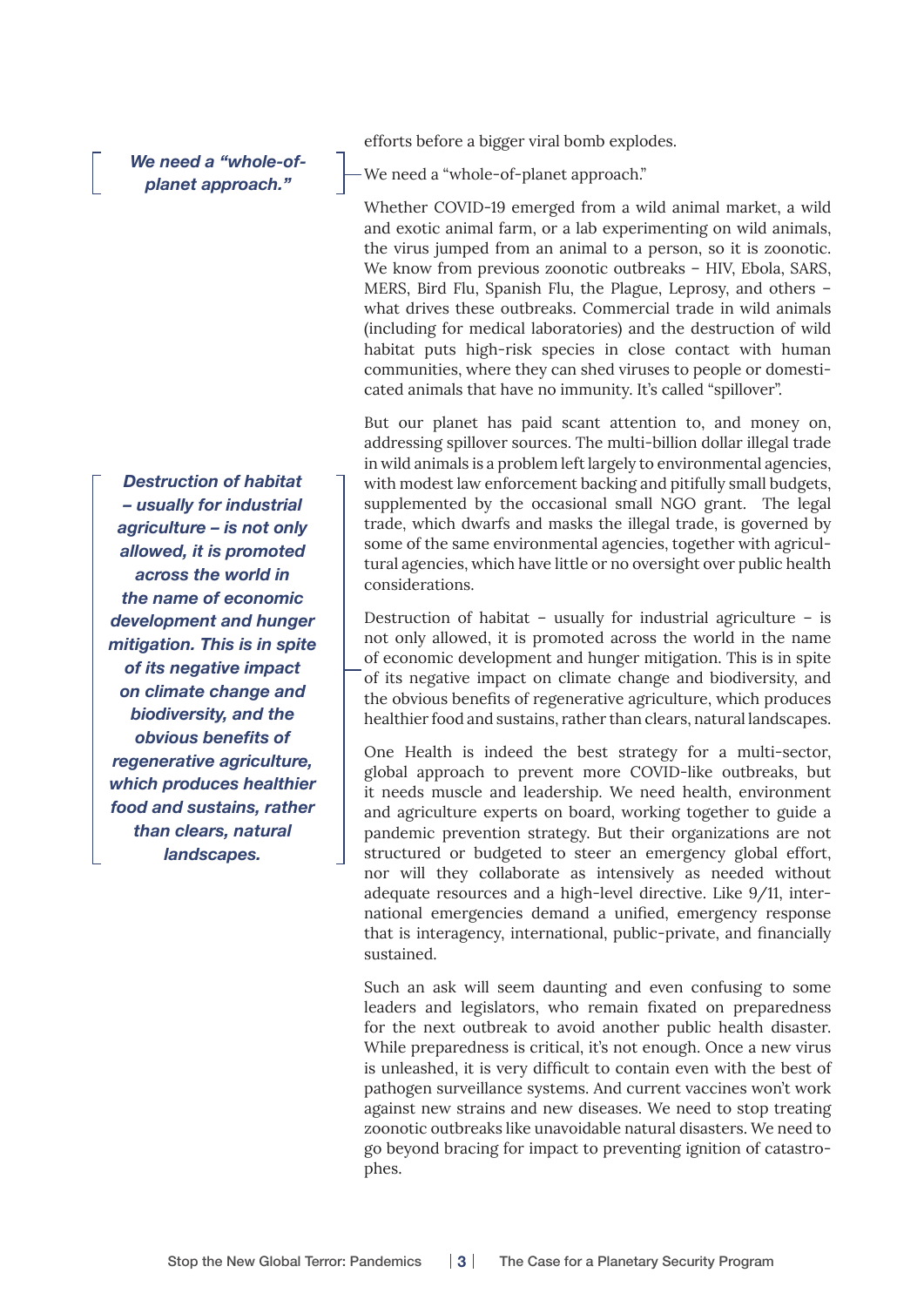*Catastrophic pandemics are preventable. Health, environmental, agriculture, and national security stakeholders have all developed solutions – many, nature-based – that can significantly reduce the risk of spillovers...*

Catastrophic pandemics are preventable. Health, environmental, agriculture, and national security stakeholders have all developed solutions – many, nature-based – that can significantly reduce the risk of spillovers and ring the alarm bell much faster when they start. These solutions fall under five categories:

- 1. Early detection;
- 2. Stopping trafficking of wild animals;
- 3. Reducing demand for wild animals;
- 4. Protecting natural habitats; and
- 5. Reforming farming.

But these sectors have not knitted their solutions together for maximum, sustained impact. One reason: Everyone is busy on their own projects, and have little time or incentive to collaborate. Another reason: they compete for funding.

Leaders can mandate the merging of these solutions, pay for them from existing budgets, and accelerate implementation of One Health. Nobody likes to lose their funding to another institution or program, and they don't need to. Budgets can be repurposed, often using existing personnel and technology. This should not be terribly difficult for some countries, like the US, whose Pentagon DARPA program already supports pandemic mitigation efforts (\$500 million a year), currently aimed at keeping soldiers healthy on the battlefield. That battlefield has expanded to every neighborhood across 195 countries, so we are all now soldiers and potential victims.

Agricultural subsidies can also be repurposed without hurting farmers. The US currently spends over \$48 billion a year to buy American produce, France about \$14 billion to its farmers, and other countries pay roughly similar proportions of their GDP.<sup>1</sup> These enormous payments can be gradually repurposed to promote regenerative agriculture, which will improve long-term health of soil, thereby sustaining income for farmers, saving governments money, and producing healthier food for the planet. This shifting of more profits to local farmers also increases the chances that they will preserve soil, while decreasing the chance they will migrate for economic reasons—another threat to international stability.

Preventing wild and farmed exotic animals from mixing with people and domesticated animals requires additional financial and technical resources to stop poaching and trafficking, as well as new wildlife trade regulations. Law enforcement programs in most G20 nations now include a modest focus on environmental security. This focus can be increased by collapsing nature crime appropriately under transnational organized crime (TOC) line items, as Southeast Asia's police network, ASEANAPOL is doing. ASEANAPOL, which focuses on all forms of TOC, has added wildlife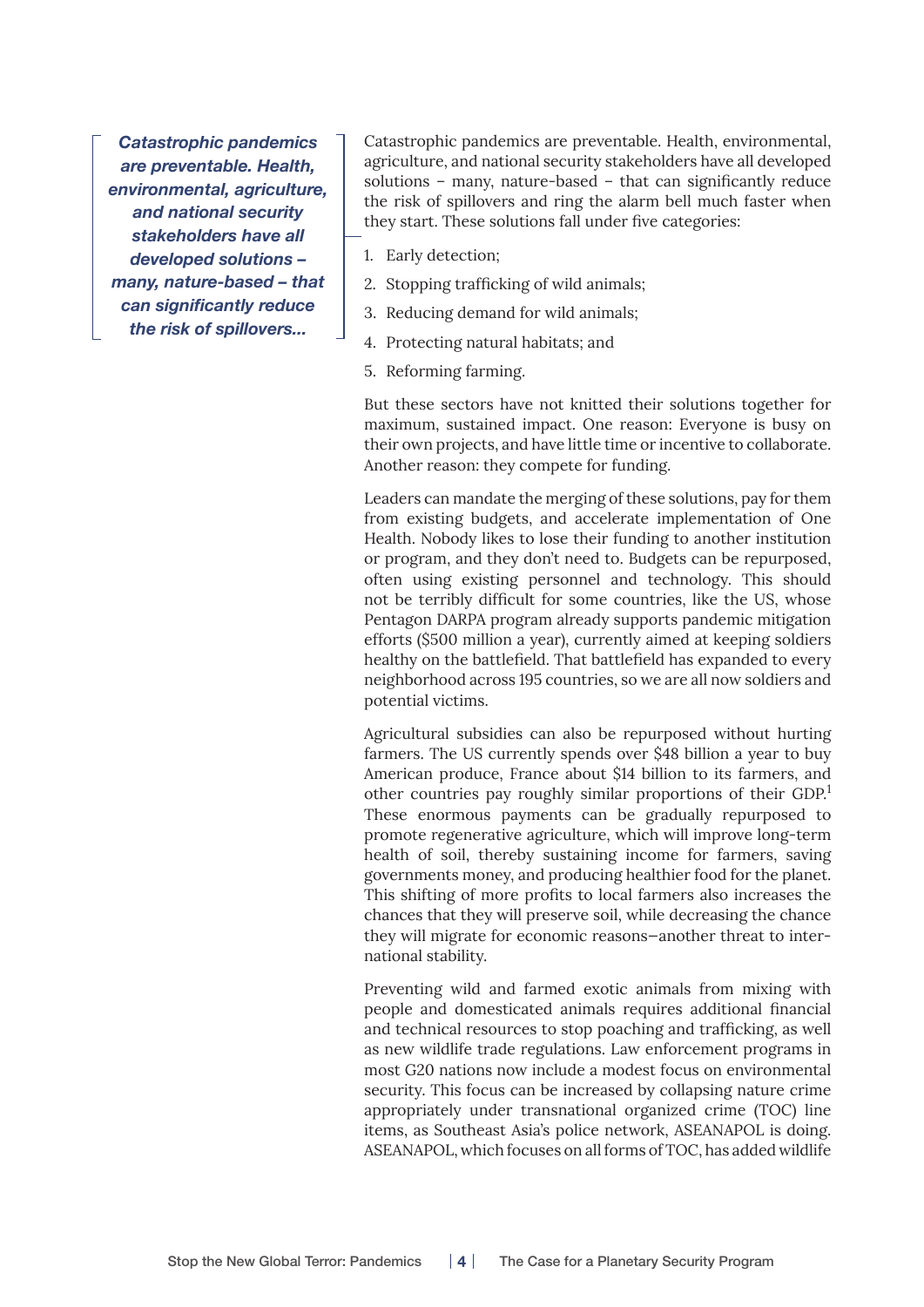trafficking to its permanent list of targets, making it part of annual work plans. This re-focusing enables police, customs, financial intelligence units, prosecutors and anti-corruption units to start helping rangers halt poaching and habitat destruction, and environmental inspectors catch wildlife traffickers. In due course, law enforcement agencies will discover links between syndicates driving the wildlife trade and other major trans-boundary crimes. They can also seize their criminal assets and reprogram them to reward and sustain nature protection, if and once legislators enable them.

Which points to another set of necessary actions: laws and regulations must also be changed. The massive legal wildlife trade has masked illegal trade and viruses for too long. In fact, whatever the source of this latest outbreak is, it will probably be linked to legitimate trade, as was SARS (farmed palm civets). The inconvenient truth for some is that the commercial trade in wild animals should be at least paused, if not permanently shut down. The G20 can appoint an independent panel<sup>2</sup> to prevent the risk of pandemics from the trade in wild animals and determine the legal options for international and domestic trade (including wildlife farming) going forward, including whether to ban all commercial trade in wild animals, or to ban trade in 'high-risk' species only. *No such ban would impact indigenous use or subsistence hunting*. Specifically the G20 can:

- Pause international and domestic trade in wild animals until the Independent Panel concludes.
- Institutionalize campaigns to reduce commercial, consumer demand for wild animals.
- Support amendments to: (a) the UN Convention on International Trade in Endangered Species of Wild Fauna and Flora (CITES) to include additional requirements to address health risks from trade; (b) the UN Convention against Transnational Organized Crime (UNTOC) to include wildlife crime; and (c) the International Criminal Court's Rome Statute to include ecocide as an international crime.

Climate change mitigation and biodiversity protection will benefit from cross-sector technical collaboration, and their programs and funding should be merged too. After all, the drivers of pandemics, extinction, and climate change are largely the same. Environmentalists need to break down their own internal walls too, and support a unified response to these three existential threats.

Governments will need a lot of help from the private sector, local communities and civil society in creating a planetary security program, which can provide valuable data, and inject critical expertise and innovations. Frontline NGOs and local communities around the world offer sharp insights and institutional knowledge about zoonotic threats and solutions. Businesses, which have much to gain from a pandemic-free world, can support data

*The drivers of pandemics, extinction, and climate change are largely the same.*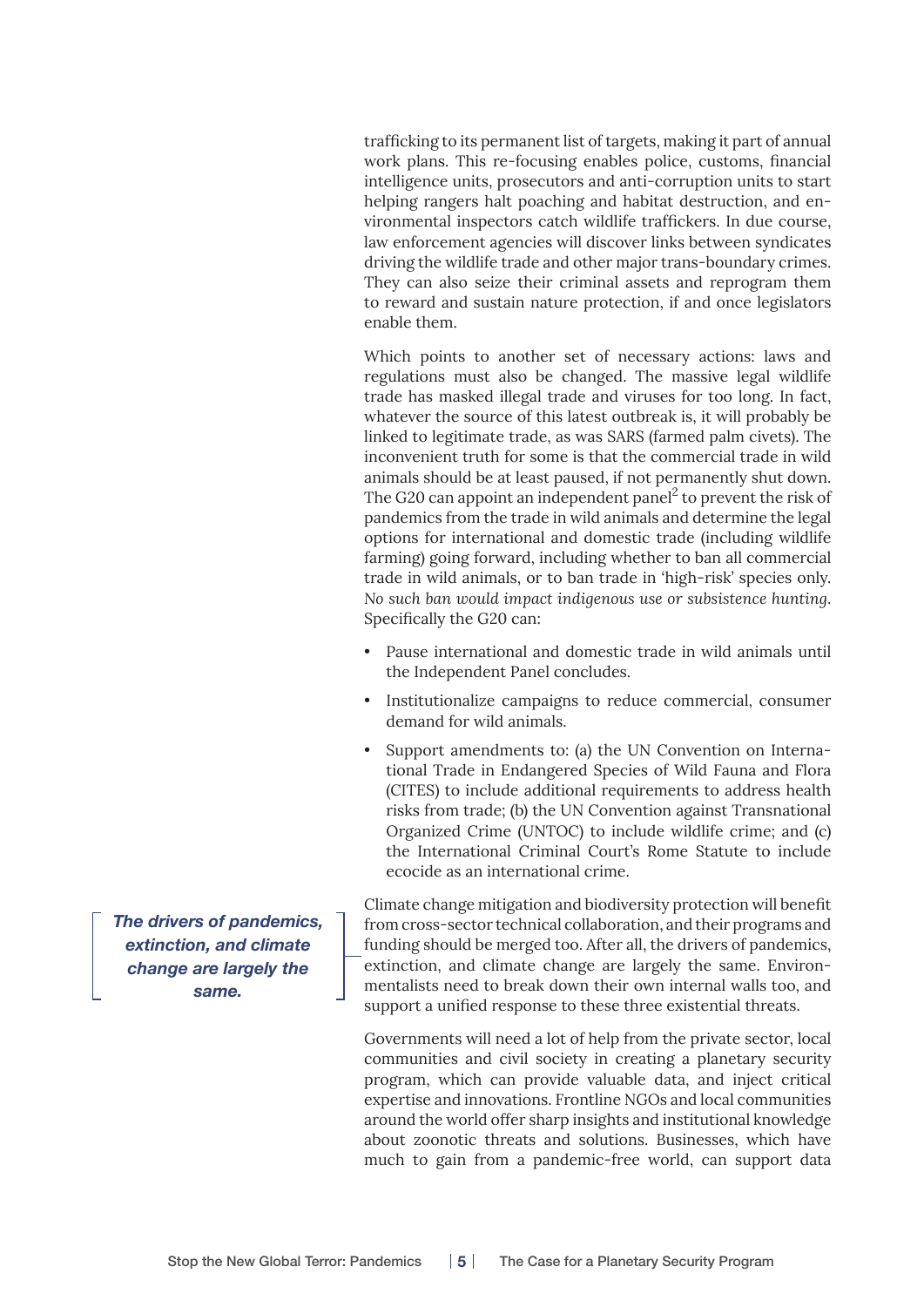*Many companies are already reconsidering their supply chain strategies to alleviate profit loss, which if done right can also alleviate pandemic risk.*

*This whole-of-planet approach will save the world time, lives, and money. Current projections of COVID's cost to the world top \$12 trillion, or almost \$60 billion per country on average...*

*The US and China could lead the way in repurposing and merging parts of their national security programs to jump-start a planetary defense program...*

*COVID-19 has demonstrated that threats to our environment are menaces to national and international security.*

analytics, like IBM, Cellebrite, and Phillip Morris have done to improve counter-trafficking. Many companies are already reconsidering their supply chain strategies to alleviate profit loss, which if done right can also alleviate pandemic risk. For example, B.Grimm has publicly committed to 'do business with compassion for the development of civilization in harmony with nature' through its environmentally friendly and yet profitable power generation in Asia." Religious institutions can join the effort to rally their constituents to help protect nature. For example, the Vatican's Dicastery for Promoting Integral Human Development did in September 2021 by co-hosting a global webinar on ending pandemics that included experts and change leaders from academia, government, civil society and business.<sup>3</sup>

This whole-of-planet approach will save the world time, lives, and money. Current projections of COVID's cost to the world top \$12 trillion, or almost \$60 billion per country on average.<sup>4</sup> A recent estimate in the journal *Science* of costs required to mitigate the risks of new pandemics is between \$22 and 31 billion a year for the entire planet.<sup>5</sup> This has ancillary benefits of mitigating climate change, conserving biodiversity, strengthening local economic development, and reducing pressures that create economic migration. Last year, the UK, France, India, and Russia spent on average \$55 billion each on defense. China spent an estimated \$252 billion. The United States: \$778 billion.<sup>6</sup> The money is there. It's time to package and pay our planetary insurance policy.

The US and China could lead the way in repurposing and merging parts of their national security programs to jump-start a planetary defense program. Each of their 2021 defense strategies lists the other as a priority threat to their nation's security. Currently, America and China's billion-dollar satellite, sea and terrestrial surveillance programs can track every 100 meters of movement of the other's fighter jets, war ships, and cargo caravans. Meanwhile, their ill-funded and equipped environmental agencies detect less than 5% of wildlife shipments crossing their borders, en route to the two largest wildlife consumer markets in the world. What better way to improve national and international security than to shift their sights and collaborate against a common, and certainly bigger threat?

COVID-19 has demonstrated that threats to our environment are menaces to national and international security. G20 leaders have a responsibility to their constituents and the world to share skills, technology, and budgets to ensure that we never endure such a disaster again. In the process of repurposing their mission, defense and agricultural sectors can not only save the global community enormous amounts of money and countless lives, they can also help build a sustainable planet.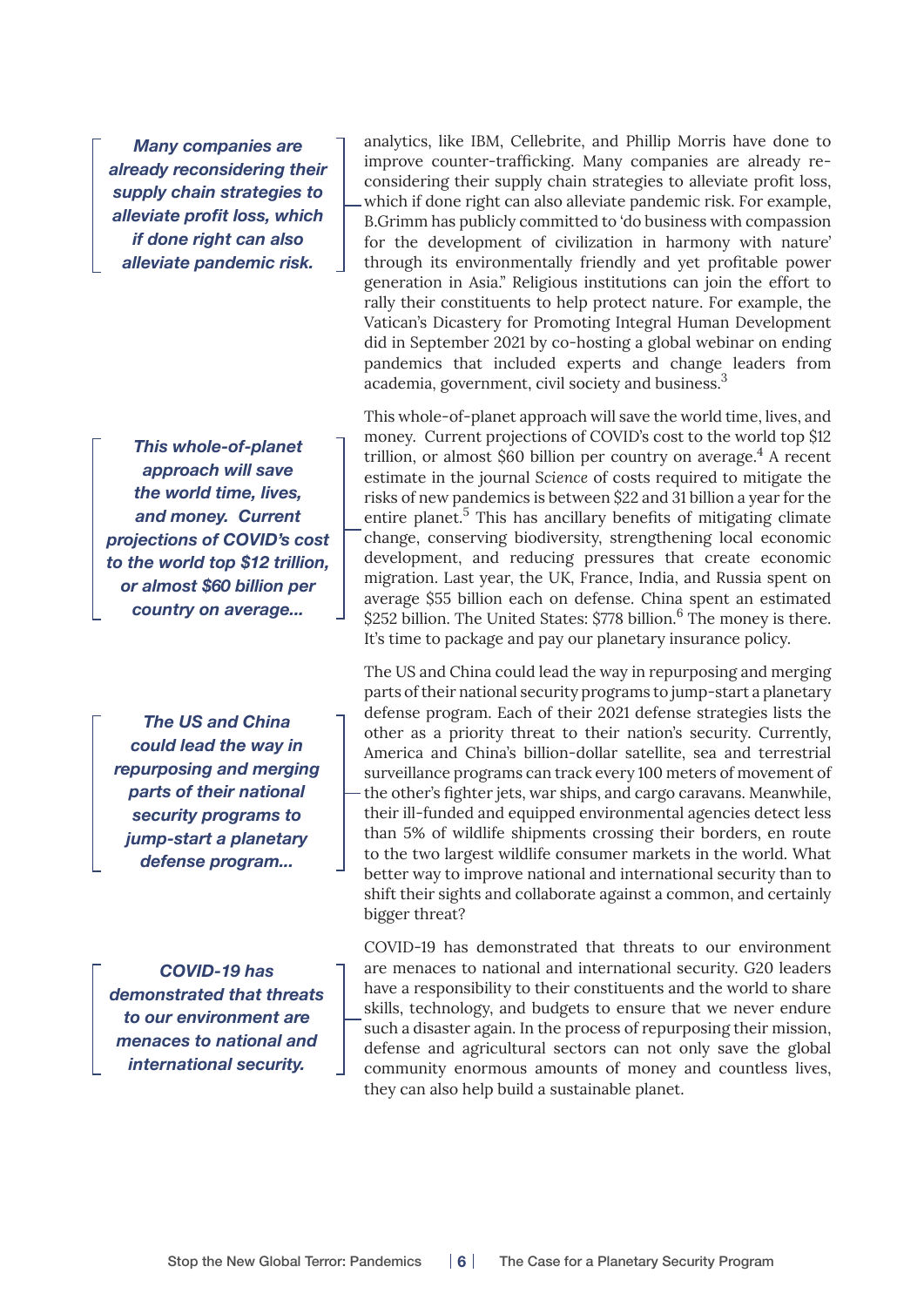#### **Endnotes**

- 1. OECD (2020), Agricultural Policy Monitoring and Evaluation 2020, OECD Publishing, Paris, [https://doi.](https://doi.org/10.1787/928181a8-en) [org/10.1787/928181a8-en](https://doi.org/10.1787/928181a8-en).
- 2. See "G20 Appeal" at <https://endpandemics.earth>.
- 3. Roundtable "End Pandemics: Appeal to World Leaders." <https://youtu.be/5SRXLfvEwCc>.
- 4. OECD Data, Agricultural Policy Monitoring and Evaluation 2020 [https://blogs.imf.org/2020/06/24/reopen](https://blogs.imf.org/2020/06/24/reopening-from-the-great-lockdown-uneven-and-uncertain-recovery/)[ing-from-the-great-lockdown-uneven-and-uncertain-recov](https://blogs.imf.org/2020/06/24/reopening-from-the-great-lockdown-uneven-and-uncertain-recovery/)[ery/](https://blogs.imf.org/2020/06/24/reopening-from-the-great-lockdown-uneven-and-uncertain-recovery/)
- 5. Dobson, A., et al. "Ecology and economics for pandemic prevention", Science, 24 July 2020. [https://www.science.org/](https://www.science.org/doi/10.1126/science.abc3189) [doi/10.1126/science.abc3189](https://www.science.org/doi/10.1126/science.abc3189).
- 6. SIPRI Military Expenditures Database, Apr. 2021. World Economic Outlook Database, Oct 2020; and IMF International Financial Statistics Database, Sep. 2020.

## About  $\wedge$ CET

Powered by digital intelligence technology and frontline insights, the Analytical Center of Excellence on Trafficking (ACET) is a data fusion center that helps governments, business, civil society organizations, and individuals make sound decisions that reduce trafficking, and save time, money and lives. ACET is run by Freeland [\(www.freeland.org](http://www.freeland.org)) in collaboration with other organizations, and has produced a series of studies and white papers on trafficking and transnational crime. [www.acet-recovery.com](http://www.acet-recovery.com)